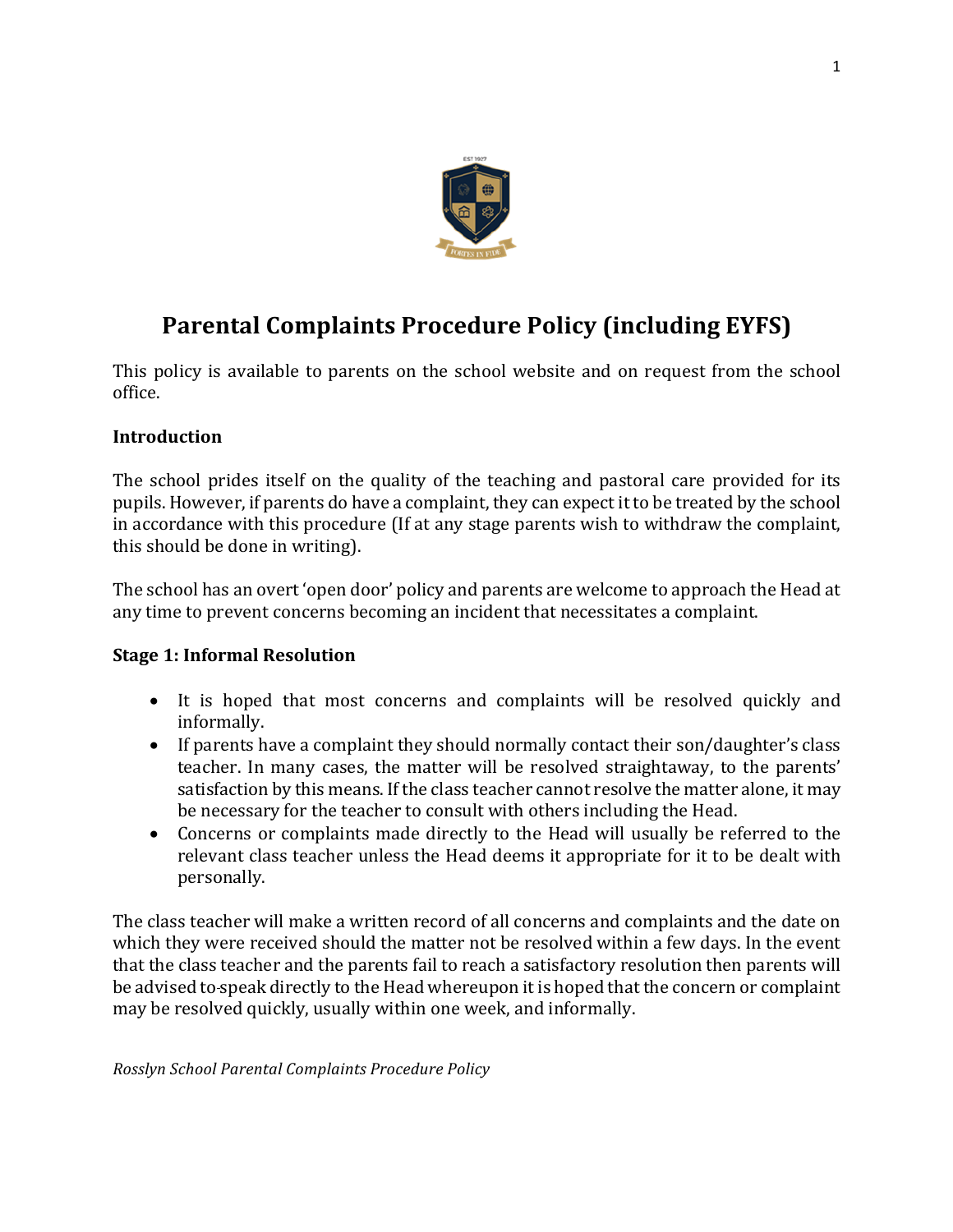In the event that the Head and parents fail to reach a satisfactory resolution, parents may choose to proceed to a formal complaint (Stage 2)

# **Stage 2: Formal Resolution**

- If the complaint cannot be resolved on an informal basis, then the parents should put their complaint in writing to the Head, with a clear statement that they are making a formal complaint. The Head will provide a copy to the Proprietor and together they will decide, after considering the complaint, the appropriate course of action.
- The Head will keep written records of all meetings and interviews held in relation to the complaint.
- Once the Head is satisfied that, so far as is practicable, all of the relevant facts have been established, a decision will be made and parents will be informed of this decision in writing, usually within seven working days but as soon as practically possible. The Head will also give reasons for the decision.

# **Stage 3: Complaints Panel Hearing**

- 1. If parents are not satisfied with the outcome of Stage 2, they may request that the matter be referred to a panel hearing of the complaint for consideration.
- 2. The Proprietor will appoint the Chairman of the Panel. The Panel will consist of at least three persons not directly involved in the matters detailed in the complaint, one of whom will be independent of the management and running of the school. The Panel members, other than the Chairman, will be appointed by the Chairman of the Panel in consultation with the Governing Body. The Chairman, on behalf of the Panel, will then acknowledge the complaint and schedule a hearing to take place as soon as practicable but usually within 21 working days. Please note that whilst the rules of social distancing and self*isolation are in force with regards to the coronavirus, any hearing is expected to have to take place online.*
- 3. If the Panel deems it necessary, it may require that further particulars of the complaint or any related matter be supplied in advance of the hearing. Copies of such particulars shall be supplied to all parties not later than five working days prior to the hearing. Any other evidence submitted later than this by the persons bringing the complaint will not be admissible. Please note that during the coronavirus pandemic, whilst the rules of social distancing and self-isolation are in force and recognising the disruption that this may bring to postal services and receiving hard copies of evidence, all evidence must be supplied, not later than two working days prior to the hearing, electronically only to a specific email address that you will be informed of at the time.

#### *Rosslyn School Parental Complaints Procedure Policy*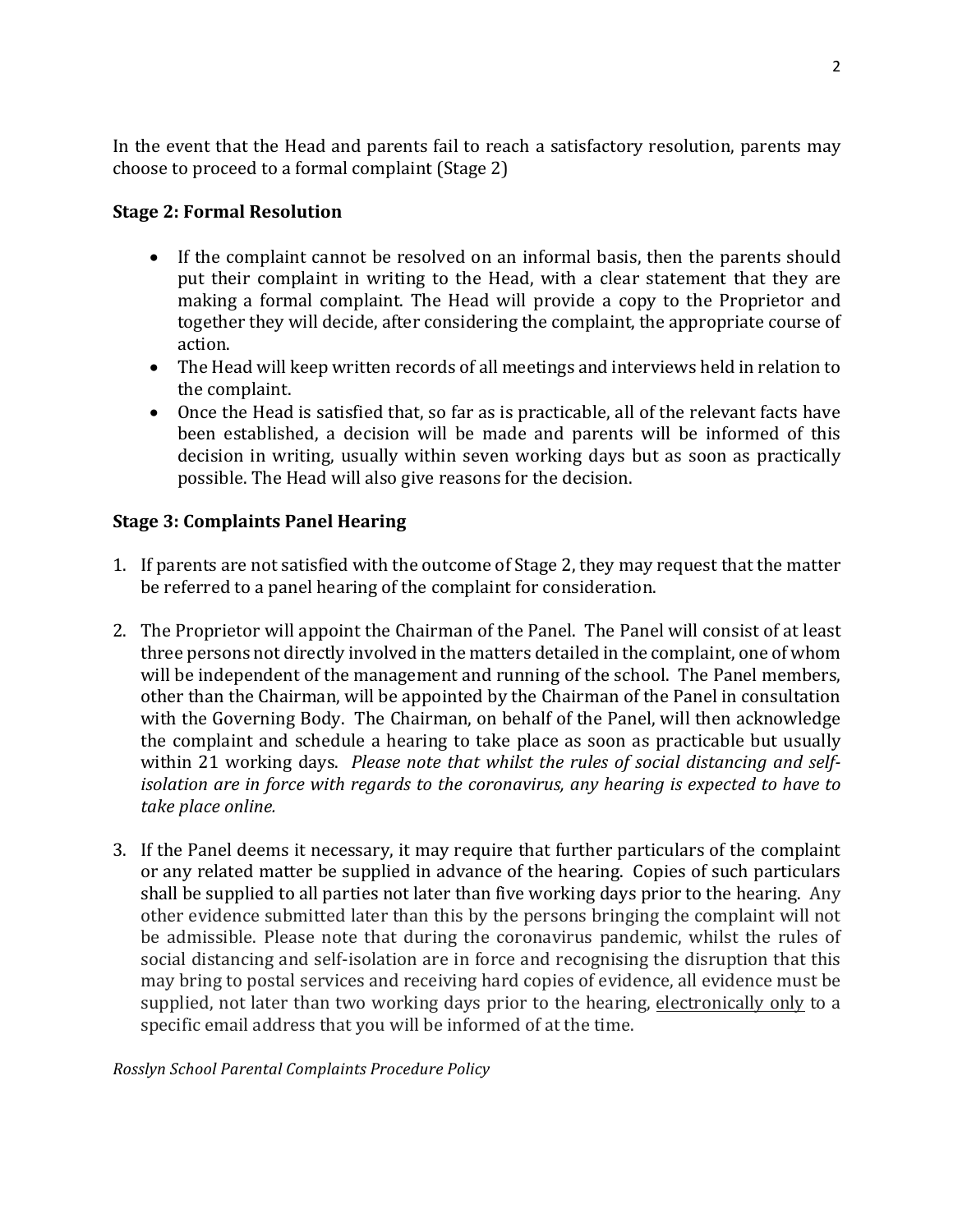- 4. The parents may be accompanied to the hearing by one other person. This may be a relative, teacher or friend. Legal representation is not normally appropriate.
- 5. If possible, the Panel will resolve the parents' complaint without the need for further investigation. Where further investigation is required, the Panel will decide how it should be carried out. After due consideration of all facts, they consider relevant, the Panel will reach a decision and make recommendations usually within one working week of the hearing. *Please note that during the coronavirus pandemic, investigation may need to take longer.*
- 6. The decision of the Panel will be final. The Panel's findings and, if any, recommendations will be sent in writing, or electronically, to the parents, the Proprietor, the Head and, where relevant, the person about whom the complaint has been made. *Please note that* during the coronavirus pandemic, the findings and any recommendations will be sent *electronically.*
- 7. The Panel's findings and recommendations will be available for inspection on the school premises by the Head and the Proprietor.
- 8. A written record will be kept of all complaints made under the formal procedure (ie of Stage 2 in writing), and whether they are resolved following a formal procedure or proceed to a Panel hearing; a written record is kept of the action taken by the school as a result of these complaints regardless of whether they are upheld.
- 9. Correspondence, statements and records relating to individual complaints are kept confidential except where the Secretary of State or a body conducting an inspection under Section 109 of the 2008 Act request to access them.
- 10. Timescale for resolution of complaints:

Unless additional time is jointly agreed between the school and the parents, the following timescale should be adhered to:

- Informal resolution: Usually one week
- Formal resolution: Usually seven working days
- Appointment of Complaints Panel and submission of information: Usually twentyone working days
- Resolution by the Complaints Panel: Usually one working week

●

We ask for understanding that these timescales may need to be extended during the *coronavirus pandemic.*

*Rosslyn School Parental Complaints Procedure Policy*